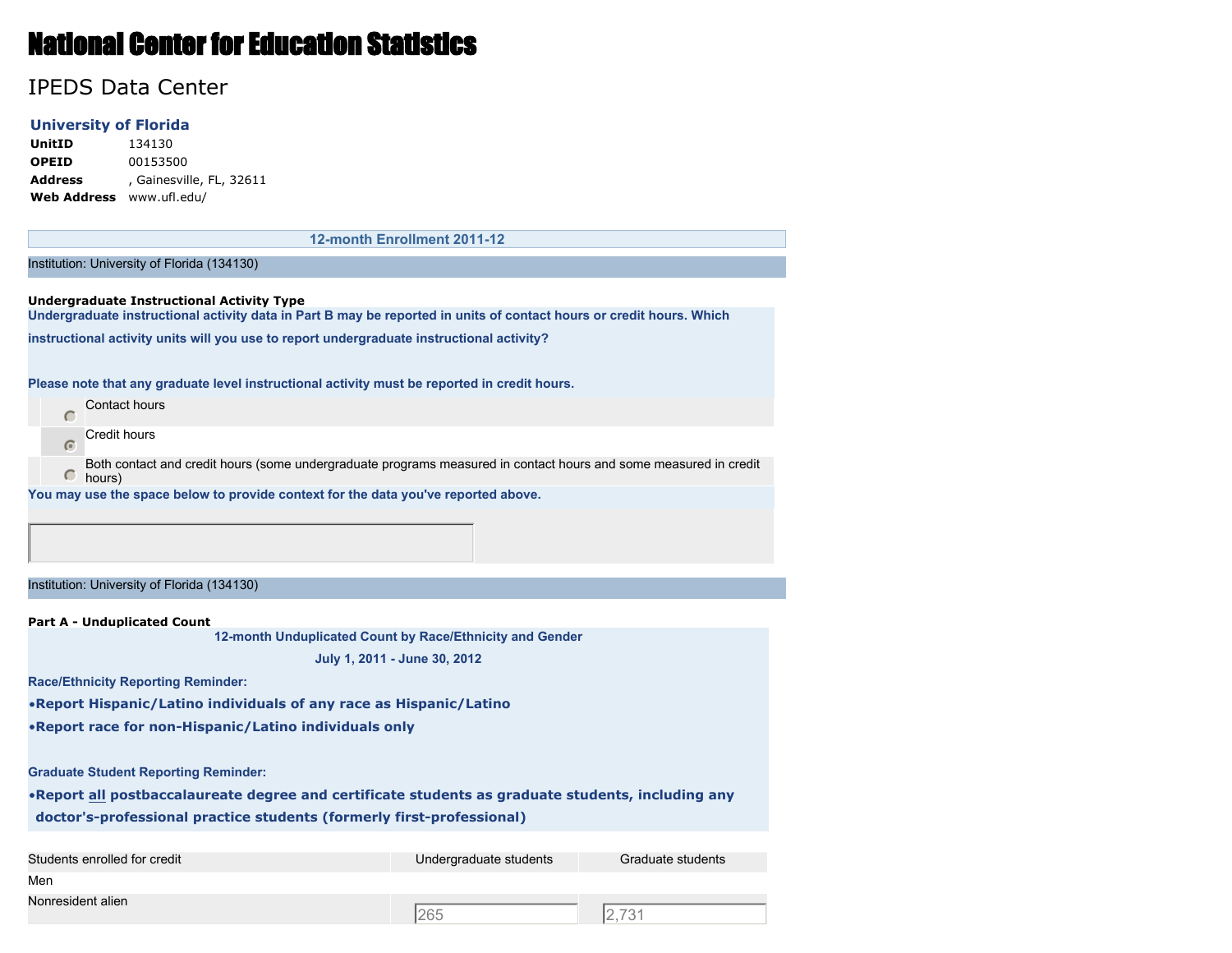| Hispanic/Latino                                                                                                                          | 2,728  |        | 716   |        |
|------------------------------------------------------------------------------------------------------------------------------------------|--------|--------|-------|--------|
| American Indian or Alaska Native                                                                                                         | 56     |        | 32    |        |
| Asian                                                                                                                                    | 1,337  |        | 621   |        |
| <b>Black or African American</b>                                                                                                         | 1,128  |        | 371   |        |
| Native Hawaiian or Other Pacific Islander                                                                                                | 44     |        | 13    |        |
| White                                                                                                                                    | 9,888  |        | 5,064 |        |
| Two or more races                                                                                                                        | 314    |        | 88    |        |
| Race and ethnicity unknown                                                                                                               | 528    |        | 389   |        |
| Total men                                                                                                                                |        | 16,288 |       | 10,025 |
| Total men prior year                                                                                                                     |        | 16,689 |       | 10,375 |
| Women                                                                                                                                    |        |        |       |        |
| Nonresident alien                                                                                                                        | 238    |        | 1,721 |        |
| Hispanic/Latino                                                                                                                          | 3,512  |        | 978   |        |
| American Indian or Alaska Native                                                                                                         | 70     |        | 44    |        |
| Asian                                                                                                                                    | 1,438  |        | 774   |        |
| <b>Black or African American</b>                                                                                                         | 2,065  |        | 691   |        |
| Native Hawaiian or Other Pacific Islander                                                                                                | 83     |        | 12    |        |
| White                                                                                                                                    | 11,187 |        | 6,084 |        |
| Two or more races                                                                                                                        | 449    |        | 110   |        |
| Race and ethnicity unknown                                                                                                               | 578    |        | 336   |        |
| <b>Total women</b>                                                                                                                       |        | 19,620 |       | 10,750 |
| Total women prior year                                                                                                                   |        | 19,948 |       | 11,070 |
| Grand total (2011-12)                                                                                                                    |        | 35,908 |       | 20,775 |
| Prior year data:                                                                                                                         |        |        |       |        |
| Unduplicated headcount (2010-11)                                                                                                         |        | 36,637 |       | 21,445 |
| Total enrollment Fall 2011<br>NOTE: Grand total (2011-12) calculated above is expected to<br>be greater than Total enrollment Fall 2011. |        | 32,598 |       | 16,991 |

Institution: University of Florida (134130)

**Part B - Instructional Activity**

**12-month Instructional Activity**

**July 1, 2011 - June 30, 2012**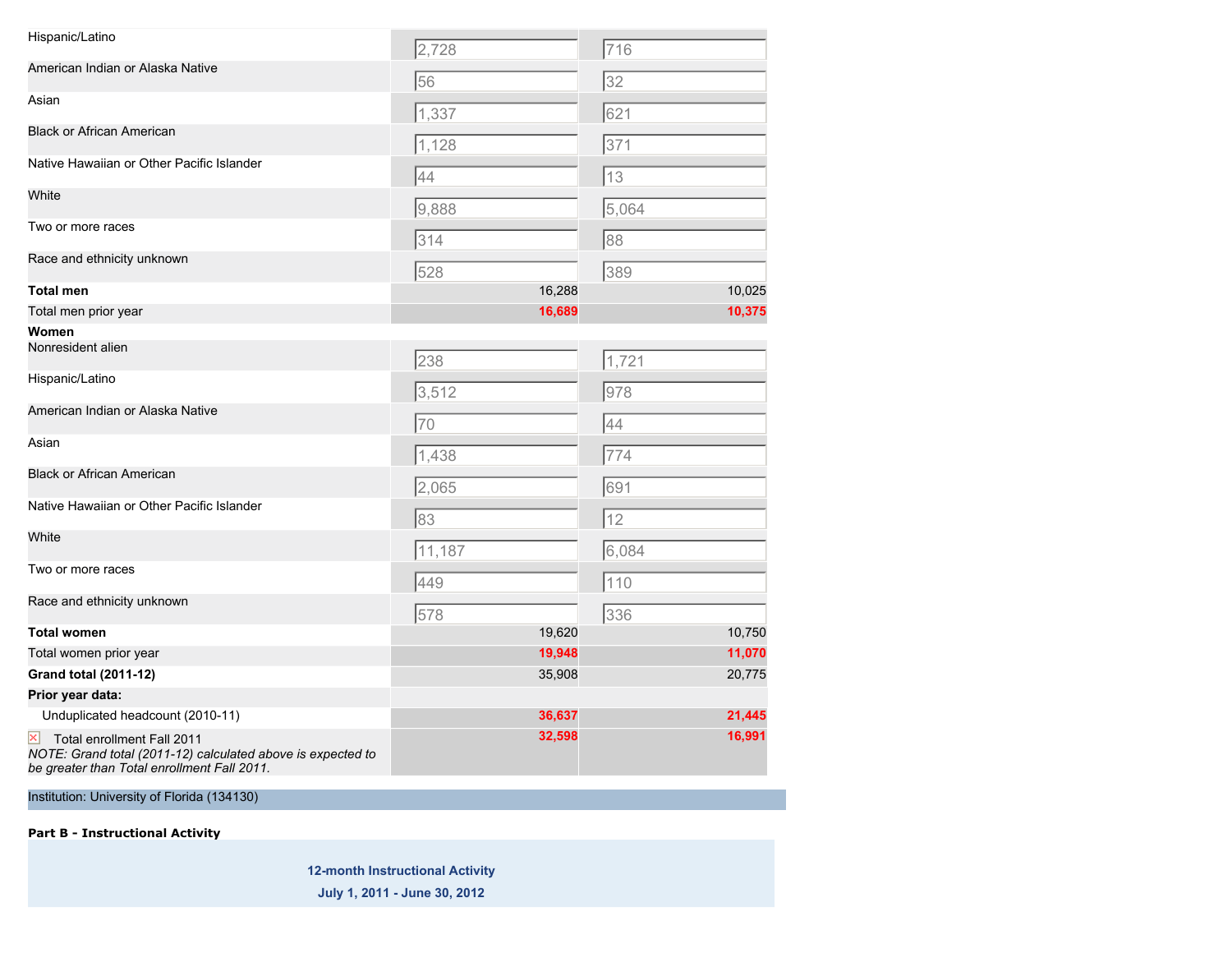|                                                                                                                                                                            | 2011-12 total activity | Prior year<br>data |
|----------------------------------------------------------------------------------------------------------------------------------------------------------------------------|------------------------|--------------------|
| Undergraduate level:                                                                                                                                                       |                        |                    |
| Credit hour activity                                                                                                                                                       | 967,721                | 978,883            |
| <b>Graduate level:</b>                                                                                                                                                     |                        |                    |
| Credit hour activity<br>(Do not include doctor's-professional practice instructional activity here; the total FTE of<br>those students should be entered separately below) | 269,421                | 358,773            |
|                                                                                                                                                                            |                        |                    |
| Doctor's-professional practice level:                                                                                                                                      |                        |                    |
| Doctor's-professional practice FTE student estimate                                                                                                                        | 4,394                  |                    |
|                                                                                                                                                                            |                        |                    |
|                                                                                                                                                                            |                        |                    |
| Calendar system (as reported on the prior year IC survey component):                                                                                                       |                        | Semester           |

If the calculated FTE estimates below are not reasonable, **AND** you have reported the correct instructional activity hours above, enter your best FTE estimate in the "Institution reported FTE" column below and save the page. This option should be used **ONLY** if the calculated estimate is not reasonable for your institution.

Please provide your best estimate of undergraduate and graduate FTE for the 12-month reporting period **only if the calculated FTE estimate below is not reasonable:**

|                                                                                   | Calculated FTE<br>2011-12 | Institution reported<br>FTE 2011-12 | Prior year FTE<br>2010-11 |
|-----------------------------------------------------------------------------------|---------------------------|-------------------------------------|---------------------------|
| Undergraduate student FTE                                                         | 32.257                    | 32,257                              | 32,629                    |
| Graduate student FTE<br>(excluding doctor's-professional practice student<br>FTE) | 11.226                    | 11,226                              | 14.949                    |
| Doctor's-professional practice student FTE                                        |                           | 4.394                               |                           |
| Total FTE student enrollment                                                      |                           | 47.877                              | 47.578                    |

Institution: University of Florida (134130)

**Summary screen**

## **12-Month Enrollment Component Summary**

IPEDS collects important information regarding your institution. All data reported in IPEDS survey components become available in the IPEDS Data Center and appear as aggregated data in various Department of Education reports. Additionally, some of the reported data appears specifically for your institution through the College Navigator website and is included in your institution's Data Feedback Report (DFR). The purpose of this summary is to provide you an opportunity to view some of the data that, when accepted through the IPEDS quality control process, will appear on the College Navigator website and/or your DFR. College Navigator is updated approximately three months after the data collection period closes and Data Feedback Reports will be available through the ExPT and sent to your institution's CEO in November 2013.

Please review your data for accuracy. If you have questions about the data displayed below after reviewing the data reported on the survey screens, please contact the IPEDS Help Desk at: 1-877-225-2568 or ipedshelp@rti.org.

| 12-Month Unduplicated Headcount and Full-Time Equivalent Students |        |  |
|-------------------------------------------------------------------|--------|--|
| Total 12-month unduplicated headcount                             |        |  |
| Undergraduate student unduplicated headcount                      |        |  |
| Graduate student unduplicated headcount                           | 20,775 |  |
|                                                                   |        |  |